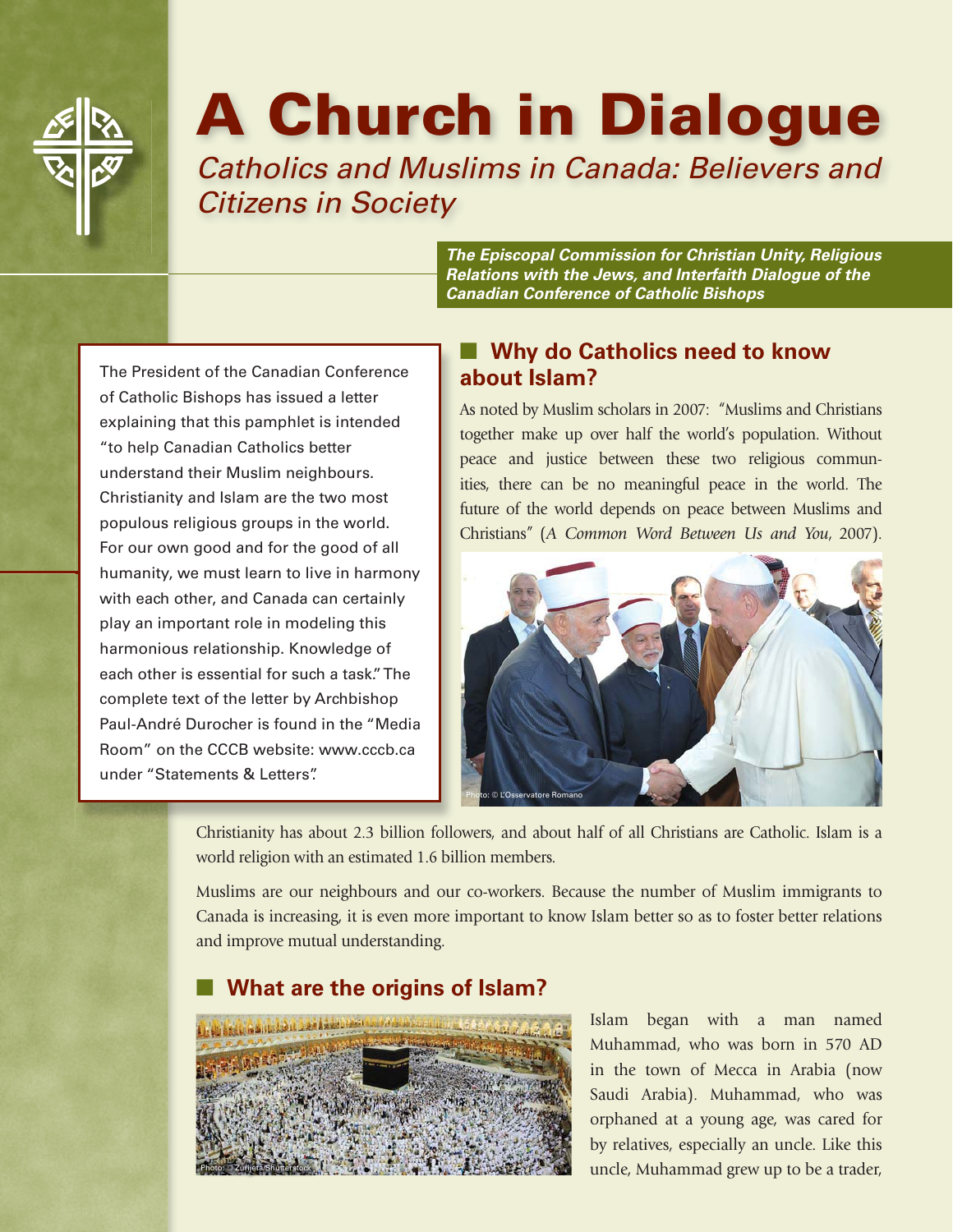travelling throughout Arabia and neighbouring lands. He earned people's respect and trust. Many people at that time went on pilgrimage to the Kaaba, in Mecca. This cube-shaped structure was said to hold more than 360 deities. For Muhammad, however, there was only one God. When praying at the Kaaba, he would have called upon Allah (Arabic for God). In 610, while meditating in a cave on Mount Hira, he received what he believed to be messages from God. He shared these messages with his wife Khadija and other people, and Khadija became the first convert to Islam. But few others converted at this time, as many did not welcome the message that Muhammad was relaying. Besides preaching that all must surrender to Allah alone, he promoted justice and equality. Many, especially the rich and powerful, turned against him.

In 622, when it was no longer safe for Muhammad to remain in Mecca, the people of Yathrib (about 500 km north) offered him a place to settle with his companions. The group migrated to Yathrib and grew in number. The city later came to be known as Medina, "City of the Prophet." This migration is so important for Muslims that the year 622 marks the beginning of their calendar.



In 630, Muhammad entered Mecca with a strong force and the Meccans were defeated. Over time, many tribes of Arabia became Muslims. The core of their religion was belief in the one God and in Muhammad, God's messenger. The Kaaba is still the most important Muslim shrine today, and making a pilgrimage to Mecca once in a lifetime is one of the five pillars of Islam. Muhammad remained the undisputed religious, political and military leader of this growing community

until his death in 632. His messages, which had been collected by his companions during his life, were gathered together after his death. Then, his successors ordered the compilation of the words that had been kept from the beginning. The work resulted in what is now called the Qur'an.

## ■ **Islamic Teaching**

Islam is the name of the religion; this word means submission, allegiance. Muslims submit to God's will. They are called to surrender to God. The word *al-qur'an*, which is of Syrian origin, means "recitation." The Qur'an (Koran is the anglicized version of the name) is four fifths as long as the New Testament and is divided into 114 chapters, or Suras, arranged from longest to shortest.

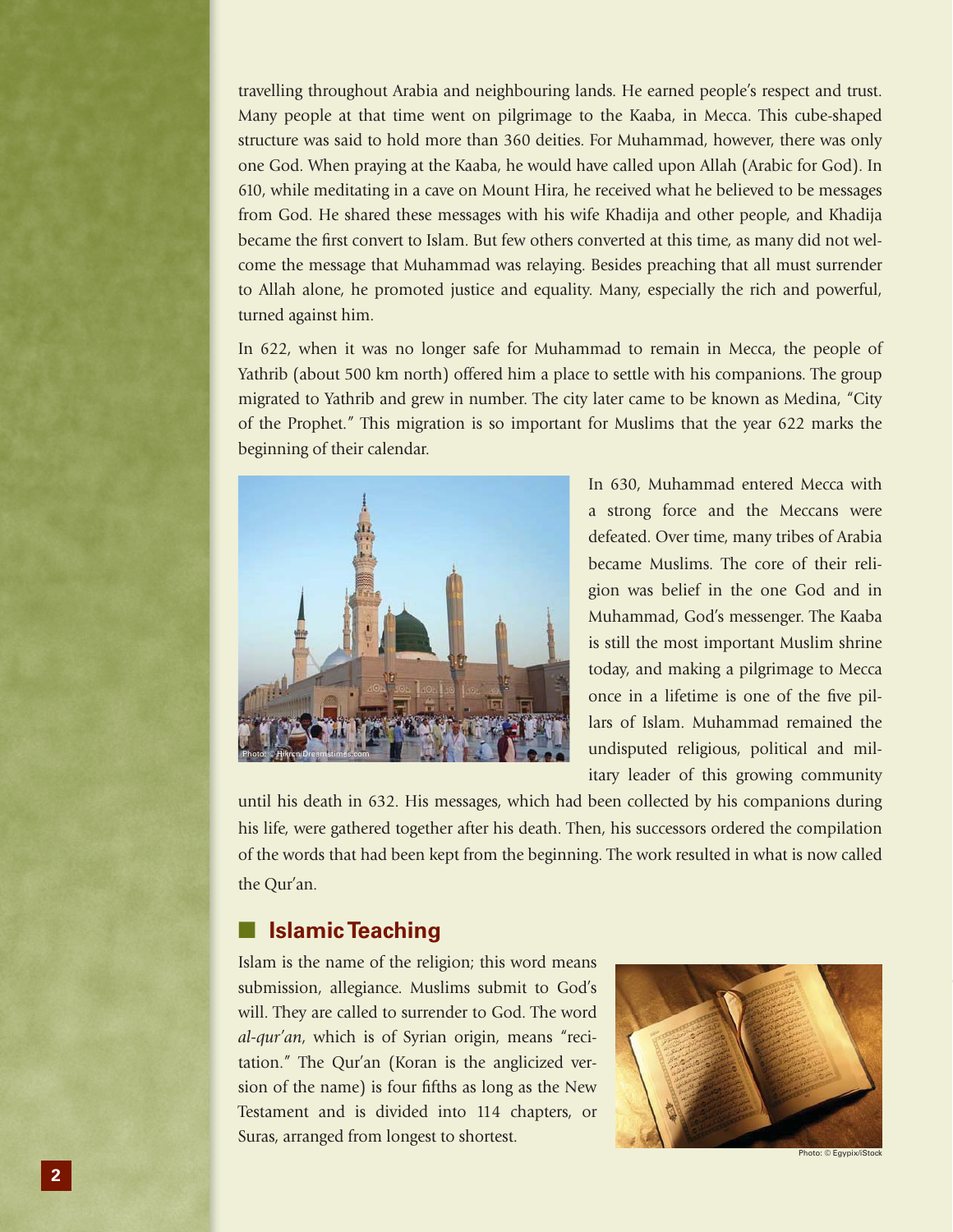## *Basic Religious Concepts*

- $\blacktriangleright$  Muslims believe in one God who is merciful and almighty.
- $\blacktriangleright$  The human person is called to submit to God's will.
- $\triangleright$  God is the creator of heaven and earth.
- If On the Day of Judgment, God will reward the good and punish the wicked.

# *The Five Pillars of Islam*

- 1. *Shahadah*: Confession of belief in Islam: "There is no God but Allah, and Muhammad is his Prophet."
- 2. Ritual Prayer: Muslims pray five times a day: upon rising, peak sun, mid decline, sunset, and before retiring to bed. A muezzin (crier) calls people to prayer from a minaret (turret of a mosque). The people say, among other things, "*Allahu Akbar*" – God is most great. Muslims pray turned toward Mecca.
- 3. Acts of Charity: a 2  $\frac{1}{2}$  percent tax is to be paid on a person's wealth to help the less fortunate.
- 4. Fast of Ramadan: Muslims follow a 12-month lunar calendar. Ramadan is the holy month of Islam when Muslims commemorate the first recitation that Muhammad received and the migration from Mecca to Medina, which happened 10 years later. During this month, Muslims fast from dawn to sunset. The feast of Eid el-Fitr marks the end of the fast.
- 5. Pilgrimage to Mecca, called the *hajj*: At least once in their lifetime, those who are able are expected to travel to the holy city. The pilgrims wear white clothing – white is the ritual colour of Islam – signifying that all Muslims are equal.

## *Subdivisions among Muslims*

Although non-Muslims tend to associate Islam with Arab ethnicity, not all Muslims are Arab and not all Arabs are Muslim. Arabic-speaking Christians existed long before the arrival of Islam and are found among our colleagues and neighbours. While there are many subdivisions among Muslims, we find three major branches:

From the Sunnah tradition meaning "well-travelled way." Sunnis believe that Abu Bakr, a companion of Muhammad, was his rightful successor. 87% of all Muslims are Sunni. Large populations of Sunnis are found in Turkey, Africa, the Middle East and Indonesia, to name a few places.

Ali was Muhammad's son-in-law. Shi'ites believe that Ali was the rightful successor. He became the fourth successor (khalifa, in Arabic) but was assassinated. 10 to 15 % of the world's Muslims are Shia, but Shias represent 90-95% of Muslims in Iran, 45-55% of Muslims in Iraq, 45-55% of Lebanese Muslims, and approximately 25 % of Indian Muslims.

### **Sunnism Sunnism Construction Shiism (Partisans of Ali)** Sufism or Mystical Islam

Sufi is an Arabic word that may come from the word suf (wool). A century or two after Muhammad's death, those who followed the inner way of Islam wore coarse brown wool garments. They emphasized direct contact with God through mystical experiences. (Whirling Dervishes are Sufis.)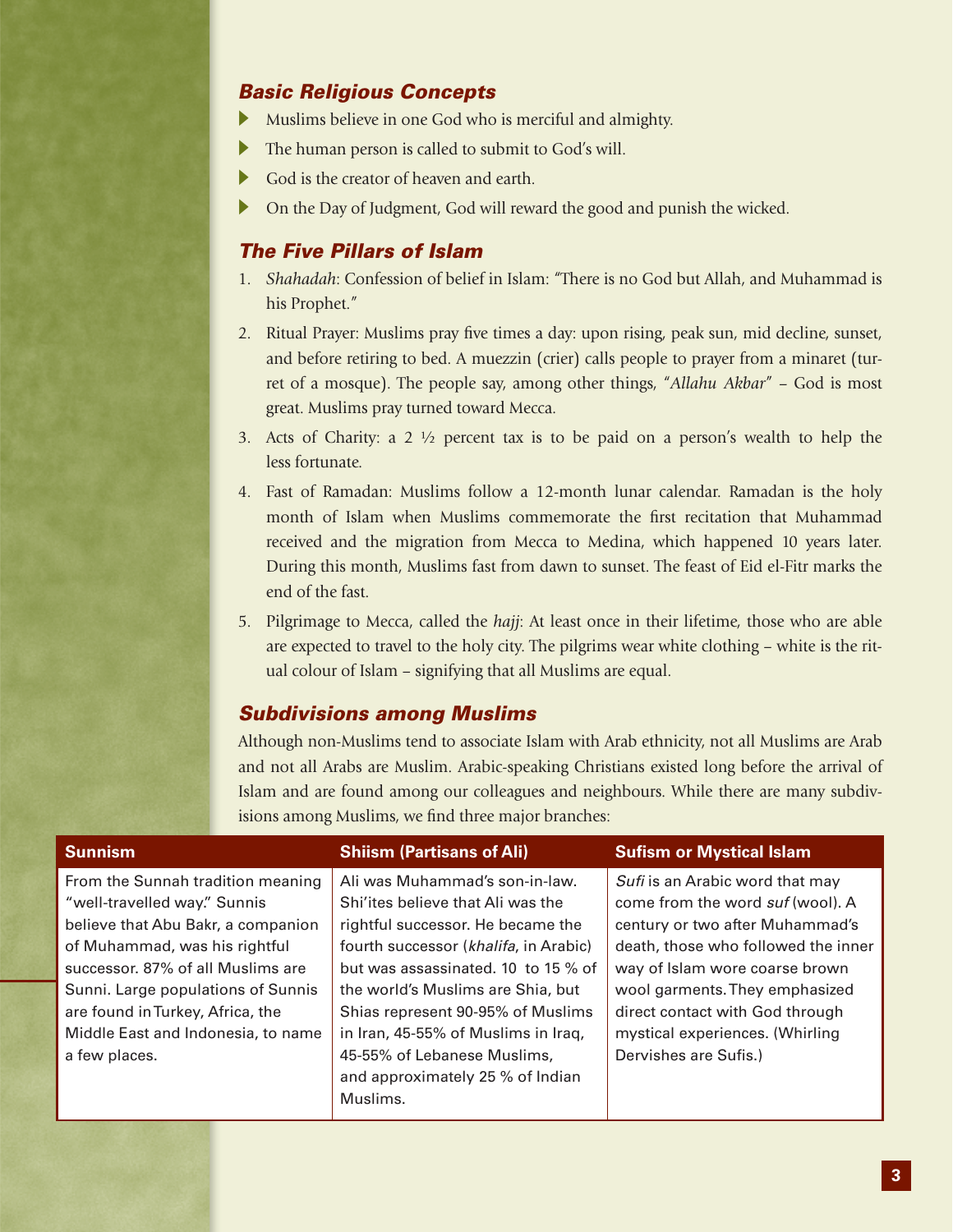"We must never forget that they 'profess to hold the faith of Abraham, and together with us they adore the one, merciful God, who will judge humanity on the last day'". (Lumen Gentium, 16)

### Pope Francis

– Evangelii Gaudium, 252

"All of us, Christians and Muslims, live under the sun of the one merciful God. We both believe in one God who is the creator of man. We acclaim God's sovereignty and we defend man's dignity as God's servant. We adore God and profess total submission to him. Thus, in a true sense, we can call one another brothers and sisters in faith in the one God."

> – Saint John Paul II (Kaduna, Nigeria, 14 February 1982)

# **Shared beliefs – Catholics and Muslims**

- $\blacktriangleright$  We worship one God, although we do not relate to God in the same way; we acknowledge God as merciful and almighty.
- $\blacktriangleright$  We believe that God created heaven and earth.
- $\blacktriangleright$  We believe that God has spoken to humankind, although our understanding of revelation is not the same.
- $\blacktriangleright$  We await the Day of Judgment.
- $\blacktriangleright$  We believe in the resurrection of the dead.
- $\blacktriangleright$  We try to live lives that are morally upright.
- $\blacktriangleright$  We pray, give alms and fast.

## **Differences between Catholics and Muslims**<sup>1</sup>

- Catholics believe in the Trinity: one God in Three Divine Persons-Father, Son and Holy Spirit. Muslims do not accept this doctrine.
- X Muslims revere Jesus as a prophet. Catholics worship Jesus as the Son of God.
- $\blacktriangleright$  Catholics believe that Jesus is fully divine and fully human. Muslims do not believe that God became incarnate in Jesus.
- Catholics believe that Jesus redeemed our sins through his death on the cross. Muslims do not share this belief.
- $\blacktriangleright$  Catholics believe that Jesus Christ is God's final revelation to humankind. Muslims believe the Qur'an to be God's final revelation.
- $\triangleright$  Catholics believe that all people are born with the wound of original sin. Muslims believe that Adam and Eve sinned, but were forgiven, and that their descendants did not inherit their sinfulness.
- $\blacktriangleright$  Catholics believe that God's law prohibits divorce; the Qur'an permits but discourages divorce.
- In Islam, God makes his will known. In Christianity, God not only gives his will, he gives himself.
- It is important to caution against what dialogue experts refer to as "the word trap". Christians and Muslims may use the same term or speak of the same person, but their understandings of these terms may differ significantly. For instance, a Qur'anic presentation of Abraham, Moses, Jesus, prayer, almsgiving and pilgrimage has a certain meaning that may not be shared by Christians. Open and clear discussions are required in every dialogue to avoid misunderstandings.

<sup>1</sup> The Qur'an clearly denies three great mysteries of the Christian faith: the Trinity, the Incarnation, and Jesus' death and resurrection.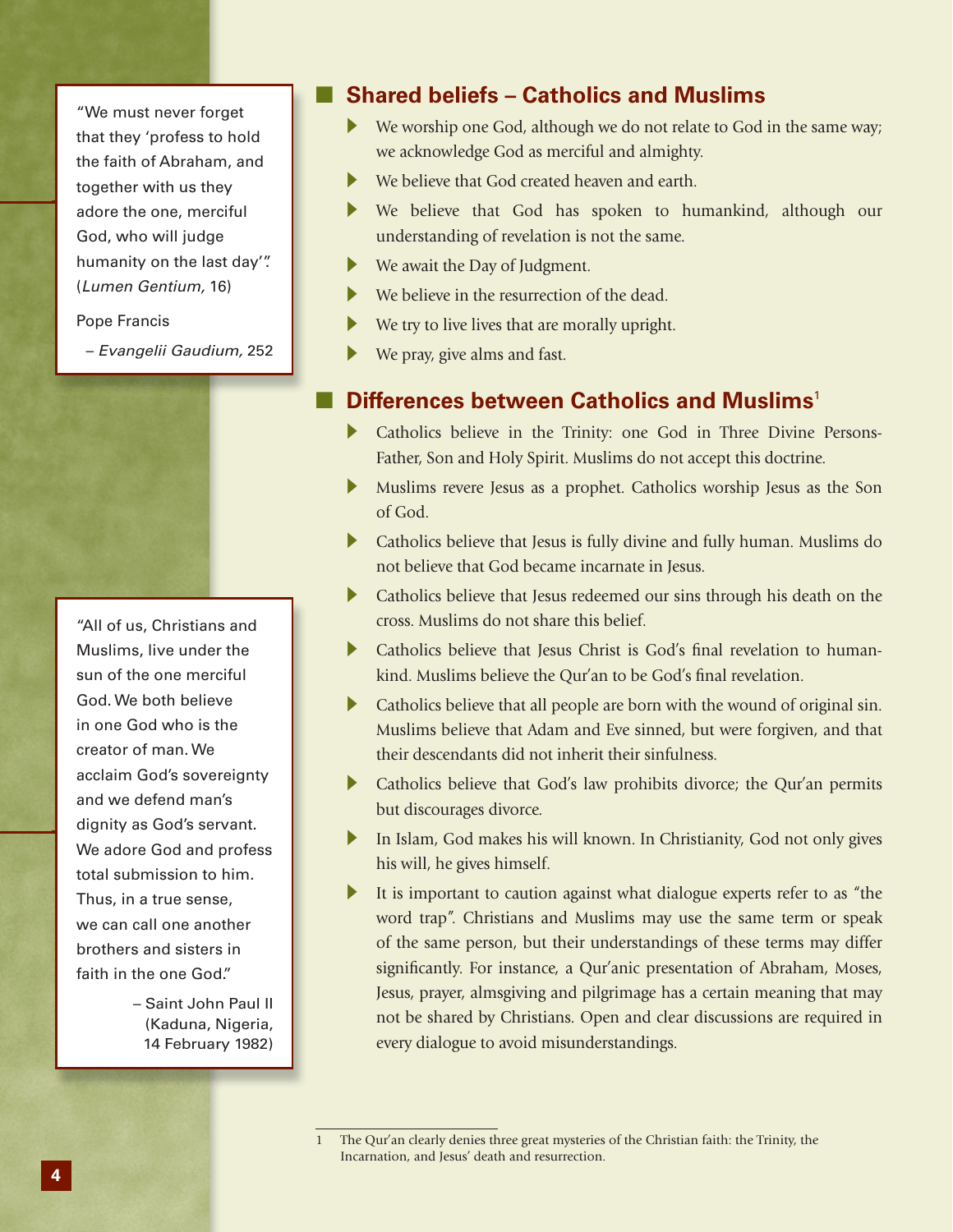## ■ **Catholic–Muslim Dialogue**



The Canadian Conference of Catholic Bishops has a commission dedicated to dialogue with Christians and other religious traditions: the Episcopal Commission for Christian Unity, Religious Relations with the Jews, and Interfaith Dialogue.

The Commission forms relationships with other Churches, ecclesial com munities and religious traditions.

It fosters dialogues that promote Christian unity, and with other religious traditions, a better understanding of belief. The commitment of the Canadian Bishops to interreligious dialogue was greatly inspired by the Second Vatican Council (1962–65), which encouraged deeper understanding of other faith communities. "The Declaration on the Relation of the Church to Non-Christian Religions," *Nostra Aetate*, had this to say about Muslims:

The Church has also a high regard for the Muslims. They worship God, who is one, living and subsistent, merciful and almighty, the Creator of heaven and earth, who has also spoken to all people. They strive to submit themselves without reserve to the hidden decrees of God, just as Abraham submitted himself to God's plan, to whose faith Muslims eagerly link their own. Although not acknowledging him as God, they venerate Jesus as a prophet, his virgin Mother they also honour, and even at times devoutly invoke. Further, they await the day of judgment and the reward of God following the resurrection of the dead. For this reason they highly esteem an upright life and worship God, especially by way of prayer, alms-deeds and fasting.

Over the centuries many quarrels and dissensions have arisen between Christians and Muslims. The sacred Council now pleads with all... and urges that a sincere effort be made to achieve mutual understanding; for the benefit of all men, let them together preserve and promote peace, liberty, social justice and moral values. (Nostra Aetate, n. 3)



Photo: © Superstock/Album Oronoz

The Second Vatican Council was called by Saint John XXIII and concluded by Blessed Paul VI. The Council supported dialogue with other Christians and with members of other religious traditions. On Pentecost Sunday in 1964, Paul VI instituted a special department of the Roman Curia for relations with people of other religious traditions. He called it the Secretariat for Non-Christians.

After the Council, Paul VI encouraged the Secretariat, now the Pontifical Council for Interreligious Dialogue, to write a message to Muslims on the occasion of the end of Ramadan each year.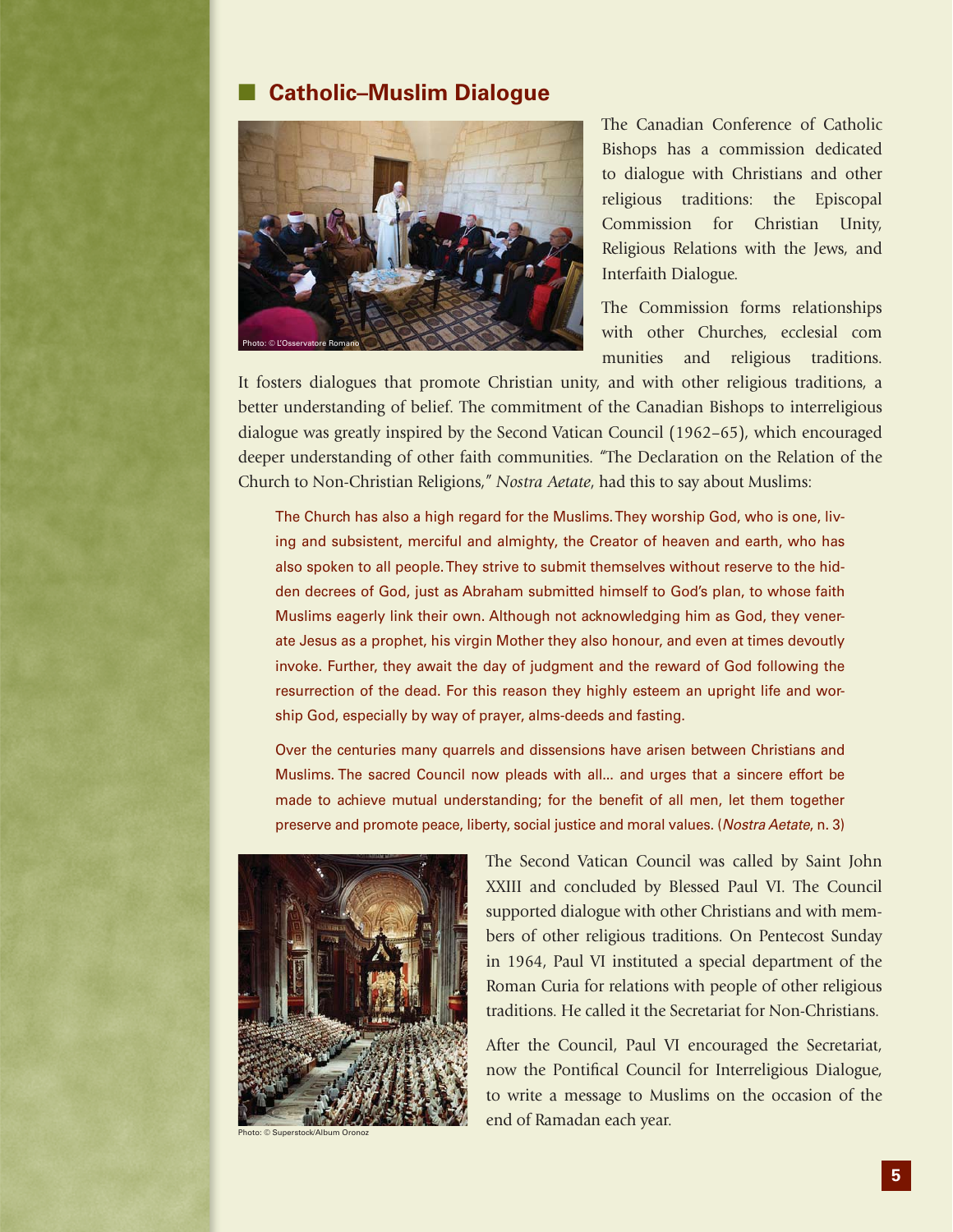"We thank the Almighty for what we have in common, while remaining aware of our differences. We perceive the importance of promoting a fruitful dialogue built upon mutual respect and friendship. Inspired by our shared values and strengthened by our sentiments of genuine fraternity, we are called to work together for justice, peace and respect for the rights and dignity of every person. We feel responsible in a particular way for those most in need: the poor, the sick, orphans, immigrants, victims of human trafficking, and those suffering from any kind of addiction."

– Cardinal Jean-Louis Tauran, Towards a Genuine Fraternity between Christians and Muslims (Message for the end of Ramadan, 2014)

The Pontifical Council has three goals:

- 1. To promote mutual understanding, respect and collaboration between Catholics and followers of other religious traditions;
- 2. To encourage the study of religions;
- 3. To promote the formation of persons dedicated to dialogue.

In 1974, under the auspices of the Pontifical Council for Interreligious Dialogue, the Commission for Religious Relations with Muslims was formed. The Commission's mandate is to help build and support religious dialogue with Muslims. Dialogue commissions have also been set up at regional, national and international levels around the world. The Church situates interreligious dialogue within the evangelizing mission of the Church. The dialogue is a dialogue of salvation. "God, in an age-long dialogue, has offered and continues to offer salvation to humankind. In faithfulness to the divine initiative, the Church too must enter into a dialogue of salvation with all men and women." (*Dialogue and Proclamation*, n. 38).

Four forms of dialogue have been encouraged:

- 1. Dialogue of Life: Christians witness to their own faith and way of life while in dialogue with others;
- 2. Dialogue of Action: The call to safeguard and promote peace, liberty, social justice and moral values through dialogue;
- 3. Theological Exchange or Dialogue of Experts: Enables specialists to deepen their understanding of their own tradition and appreciate the value in other religions;
- 4. Dialogue of Religious Experience: Delves deeper into personal religious experience and fosters solidarity in prayer and in discussions about religious experience.

Saint John Paul II encouraged this vision when, in 1986, he invited religious leaders to come to Assisi for an interreligious gathering focused on the theme of world peace. A number of Muslims accepted the invitation.

Other agreements between scholars also began to take shape: for example, an academic cooperation agreement between Ankara University in Turkey and the Pontifical Gregorian University in Rome has resulted in an exchange of professors and in a number of colloquia being held in both Rome and Ankara.

In a colloquium on holiness in Christianity and Islam, on May 9, 1985, Saint John Paul II said: "We do believe, Christians and Muslims, in the one God, the living God, the God who created the world, and this is a powerful common ground on which to build together true holiness in obedience and worship to God."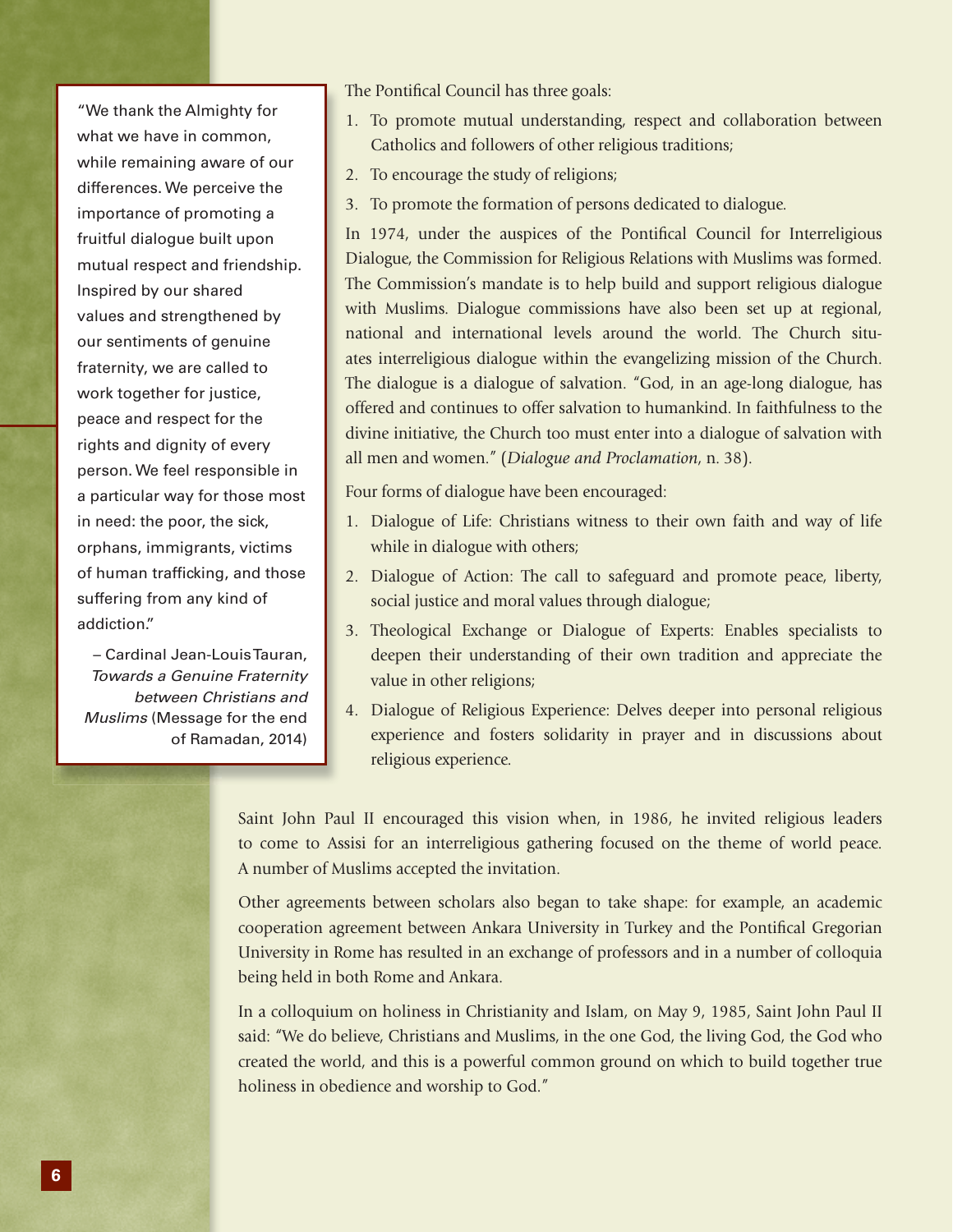In 2006, Pope Benedict XVI visited a mosque in Turkey, where he said:



"Christians and Muslims, following their respective religions, point to the truth of the sacred character and dignity of the person. This is the basis of our mutual respect and esteem, this is the basis for cooperation in the service of peace between nations and peoples, the dearest wish of all believers and all people of good will … Freedom of religion, institutionally guaranteed and effectively respected in practice, both for individuals and communities constitutes for all believers the necessary condition for their loyal contribution to the building up of society in

an attitude of authentic service, especially toward the most vulnerable and the very poor."

# ■ **Challenges to Dialogue**

The plight of Christians in the Middle East continues to be a serious concern for the universal Church and therefore a challenge to Catholic–Muslim dialogue.



Iraqi women sing during a Christmas Mass in a Chaldean church in Baghdad (25 December 2004).

The lack of protection of fundamental human rights, such as freedom of religion and freedom from fear and want, continues to threaten the very existence of Christians in this region.

It must be noted that in some instances Muslims have tried to protect their Christian neighbours from extremist elements of Islam; yet, despite these honourable acts, Christians in the Middle East continue to suffer greatly. Both Muslims and Christians suffer much at the hands of those who unconscionably choose to use religion as a justification for violence.

## ■ **Catholics and Muslims in Canada**

The Canadian Conference of Catholic Bishops (CCCB) is represented on the National Muslim Christian Liaison Committee (NMCLC).

Formed over 15 years ago, this Committee has aspired to bring together several Muslim and Christian national organizations to dialogue together as people of faith in Canada.

In the past, the NMCLC has taken on projects such as "Families Meeting Families," in which Muslim and Christian families were paired and invited to get to know each other and their faiths through social interaction. One of the most successful programs has been the Recognition Dinner, in which a Muslim and a Christian are recognized for their contribution in furthering under-



Photo: Courtesy of the Office of Ecumenical and Interfaith Affairs, Roman Catholic Archdiocese of **Toronto** 

standing between Muslims and Christians. Most recently in March 2015 the NCMLC hosted a public event entitled: "Decisions in End of Life Care- Christian and Muslim Perspectives."

"As religious leaders, we are obliged to denounce all violations against human dignity and human rights. Human life, a gift of God the Creator, possesses a sacred character. As such, any violence which seeks religious justification warrants the strongest condemnation because the Omnipotent is the God of life and peace. The world expects those who claim to adore God to be men and women of peace who are capable of living as brothers and sisters, regardless of ethnic, religious, cultural or ideological differences."

– Pope Francis (Ankara, 28 November 2014)